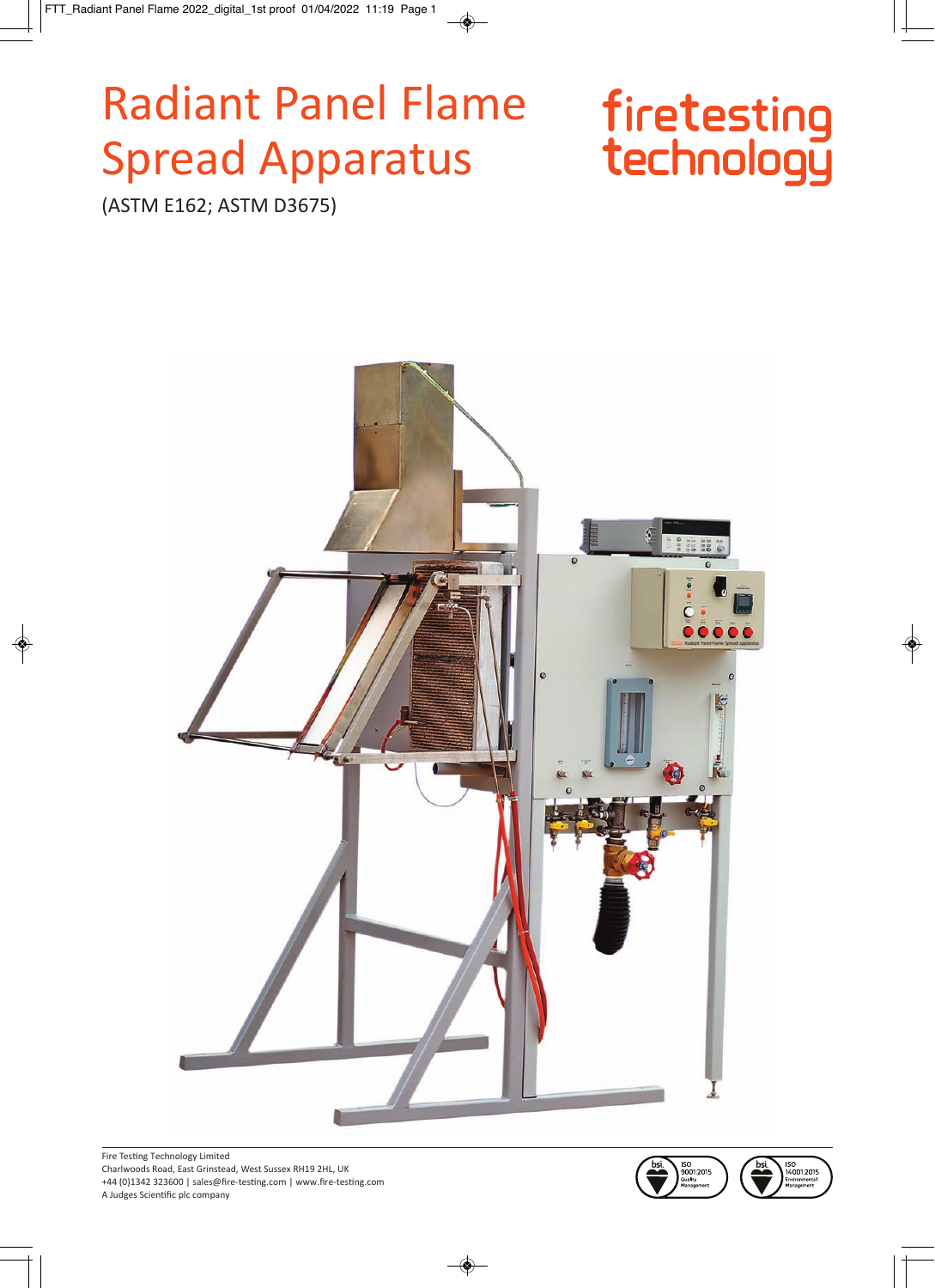#### ASTM E162, ASTM D3675:

Standard Test Method for Surface Flammability of Materials Using a Radiant Heat Energy Source

The Radiant Panel Flame Spread Apparatus measures the surface flammability of building products (ASTM E162) and cellular plastics (ASTM D3675) by using a gas-fired radiant heat panel. It is intended to measure and describe the properties of materials, products, or assemblies in response to heat and flame under controlled laboratory conditions and the results of this test may be used as elements of a fire risk assessment that takes into account all of the factors that are pertinent to an assessment of the fire hazard of a particular end use. An index, Is, is determined from the flame spread and heat evolution factors. This radiant panel index is a required parameter in various specifications, especially for the mass transit industry (buses and trains).

The test is made on specimens of small size that are representatives, to the extent possible, of the material or assembly being evaluated. The rate at which flames will travel along surfaces depends upon the physical and thermal properties of the material, its method of mounting and orientation, the type and level of fire or heat exposure, the availability of air, and properties of the surrounding enclosure.

#### **Summary of Test Method**

This test method of measuring surface flammability of materials employs a radiant heat source consisting of a  $12" \times 18"$  (300  $\times$ 460mm) panel in front of which an inclined 6" × 18" (150 × 460mm) specimen of the material is placed. The orientation of the specimen is

such that ignition is forced near its upper edge and the flame front progresses downward.

A factor derived from the rate of progress of the flame front and another relating to the rate of heat liberation by the material under test is combined to provide a flame spread index.

The flame spread index, I<sub>s</sub>, of a specimen as the product of the flame spread factor,  $F_s$ , and the heat evolution factor, Q, as follows:  $I_s = F_s Q$ 

#### **FTT E162 Test Apparatus**

The **FTT** Radiant Panel Flame Spread apparatus is supplied as a complete easy-to-use system.

Features include:

- Porous cement and cast iron gas operated radiant panel  $(12" \times 18")$  with electric spark igniter and automatic safety flame out detector.
- Stainless steel specimen holder, with observation marks every 75mm (3") for assessing the progress of the flame front.
- Stainless steel specimen support.
- Stainless steel pilot burner assembly.
- Pyrometer to determine the surface temperature of the radiant panel, including mounting bracket.
- Air flow meter and gas control valve to control the mixture to the radiant panel.
- Stainless steel exhaust stack with a removable panel to enable easy cleaning of thermocouples.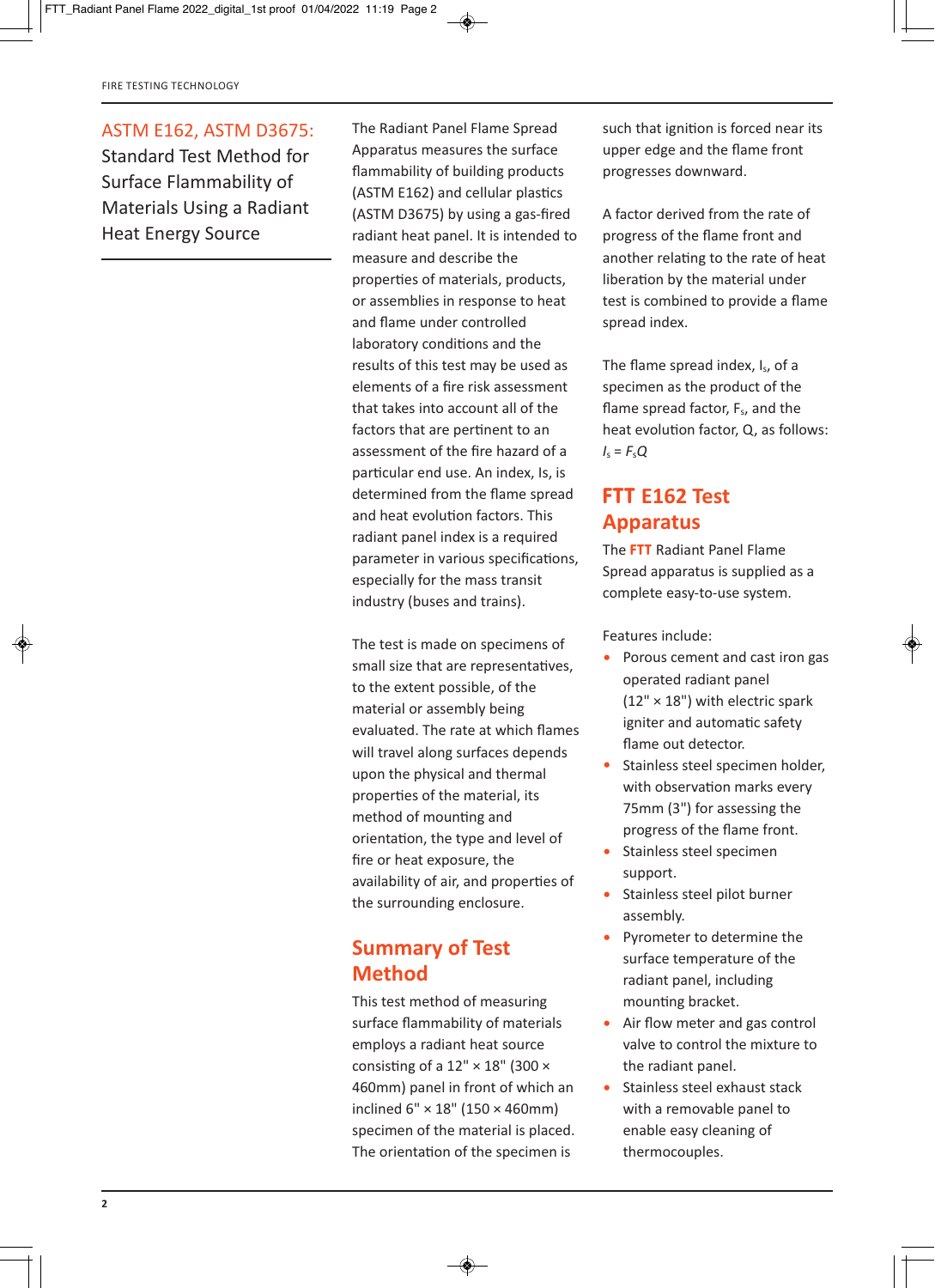- The stack is provided with 8 thermocouples as required by the standards.
- Calibration burner with methane gas flow meter.
- Safety gas controls and cut off circuitry.
- 1Data logger and analysis software 162Soft.

#### **162Soft Data Analysis Software**

This test apparatus is complemented with the 162Soft software package to make the calibration and use of the instrument extremely easy.

162Soft is a Windows based software which enables simple data acquisition, analysis and storage via a 22-bit data logger. All parameters are displayed. The software interface can be retrofitted to any existing ASTM E162 apparatus. The versatile data logger may be used in other applications and is supplied with software that allows the data stored in the logger to be downloaded to a PC for further analysis.

The Status Panel displays the signals from all the transducers (the eight thermocouples in the stack and the pyrometer) on the left to indicate when the stack temperature and pyrometer meet the test criteria. On the right of the Status Panel is a stack calibration graph and the value of as used in the calculation of the heat evolution factor which is equal to Heat Release Rate recorded for a change in temperature of 100°C. The calibration and test routines are very easy to conduct by following the option menu on the 162Soft software.

Result processing is very simple by using the available curve fit feature. The temperature rise Vs time graph can be displayed and printed. The calibration data used for processing the results can be changed and recalculated after the test run. Report can be generated and printed by one push of a button on the Print Report Panel.

#### **Software**

Instrument supplied with software at no extra charge. Software updates provided free of charge.







**Radiant Panel, Specimen Holder and Exhaust Stack**



**Print Report Status Panel Gas Panel, Control Box and Data Logger**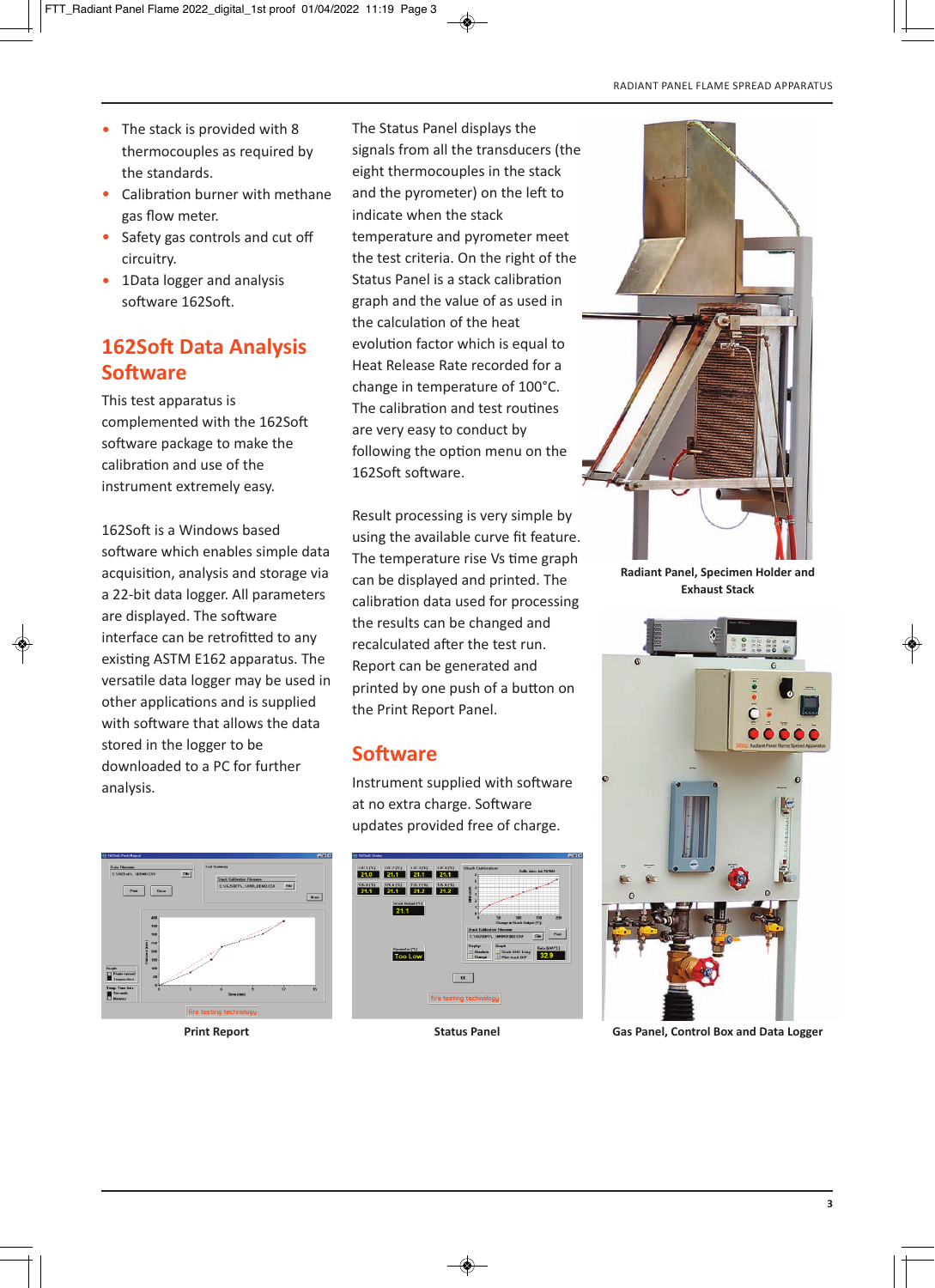| <b>TECHNICAL SPECIFICATION</b> |                                                                                                                                                                      |  |
|--------------------------------|----------------------------------------------------------------------------------------------------------------------------------------------------------------------|--|
| <b>ASTM E162 Test Chamber</b>  |                                                                                                                                                                      |  |
| Overview                       | Test frame consisting of steel frame and outer panels which hold the control panel and stack assembly                                                                |  |
| <b>External dimensions</b>     | $1.2m$ (L) $\times$ 0.6m (D) $\times$ 1.9m (H)                                                                                                                       |  |
| Exhaust                        | Made from 1mm 304 stainless steel 8 type k thermocouples of equal resistance, supported with insulators<br>End formed to 0.020" (0.5mm) Diameter<br>Easy clean hatch |  |
| Exhaust flow rate              | $30-85m3/min$                                                                                                                                                        |  |
| Voltage                        | 240VAC, 50/60Hz, 13A                                                                                                                                                 |  |

| <b>Burner, Gas Control System</b> |                                                                                                                                                                                                                                                                                                                                                                                                                                                                                                                                                            |
|-----------------------------------|------------------------------------------------------------------------------------------------------------------------------------------------------------------------------------------------------------------------------------------------------------------------------------------------------------------------------------------------------------------------------------------------------------------------------------------------------------------------------------------------------------------------------------------------------------|
| <b>Burner</b>                     | In compliance with ASTM E162 and ASTM D3675 manufactured from a porous refractory material                                                                                                                                                                                                                                                                                                                                                                                                                                                                 |
| <b>Burner dimensions</b>          | $12 \times 18$ " (300 $\times$ 450mm) mounted in a metal frame                                                                                                                                                                                                                                                                                                                                                                                                                                                                                             |
| Pyrometer                         | Calibration pyrometer for confirmation of radiant panel output, meter 310°C, 600°C, 880°C, with 4m cable<br>Measurement range: +300°C - +900°C<br>Response time: ≤2ms for T>+600°C<br>Analogue output: 4-20mA<br>Rugged stainless steel housing<br>Digital signal processing<br>Precision lens non-hygroscopic                                                                                                                                                                                                                                             |
| Air/Gas flow meters               | Air Mass Flow Controller 0-10g/sec<br>Gas Mass Flow Controller 0-0.6g/sec<br>Powered via 15V 60W switch mode DC duel voltage power supply<br>47-63Hz<br>Accuracy $+/- 1\%$<br>Start-up rise time <150ms<br>Shock 15g, 11ms<br>Ripple and Noise 50mV pk-pk                                                                                                                                                                                                                                                                                                  |
| Venturi Mixer                     | Number 3 Air/Gas Venturi mixer                                                                                                                                                                                                                                                                                                                                                                                                                                                                                                                             |
| Pilot Burner                      | Stainless Steel Burner 203-229mm<br>$ID$ 3.2mm<br><b>OD 4.8mm</b><br>Porcelain tube ID 5.16mm, OD 6.84mm<br>Methane flowmeter range 1-188/min<br>Viton seals<br>Borosilicate glass tube<br>1/4" Brass connections                                                                                                                                                                                                                                                                                                                                          |
| Flash back arrestor               | Safety precaution                                                                                                                                                                                                                                                                                                                                                                                                                                                                                                                                          |
| Ignition system                   | Ceramic housed sparker powered by 230V ZT931 ignition device producing 15kV spark                                                                                                                                                                                                                                                                                                                                                                                                                                                                          |
| Control system                    | Solid state gas control system with PLC control<br>24V switch mode DC 10A duel voltage power supply<br>$47 - 63$ Hz<br>Accuracy +/- 1%<br>Start-up rise time <150ms<br>Shock 15g, 11ms<br>Ripple and noise 50mV pk-pk<br>Thermocouple interlock safety system<br>MFC control voltage 5V DC 0-100% $F_s$ via high precision control circuits<br>Adjustable 60-600 &/min air flow meter<br>Gas solenoids 240VAC, 50/60Hz<br>Temperature alarm module:<br>• Sample rate 4Hz<br>• Accuracy $+/- 0.25%$ of reading<br>• Linearization accuracy <0.1% of reading |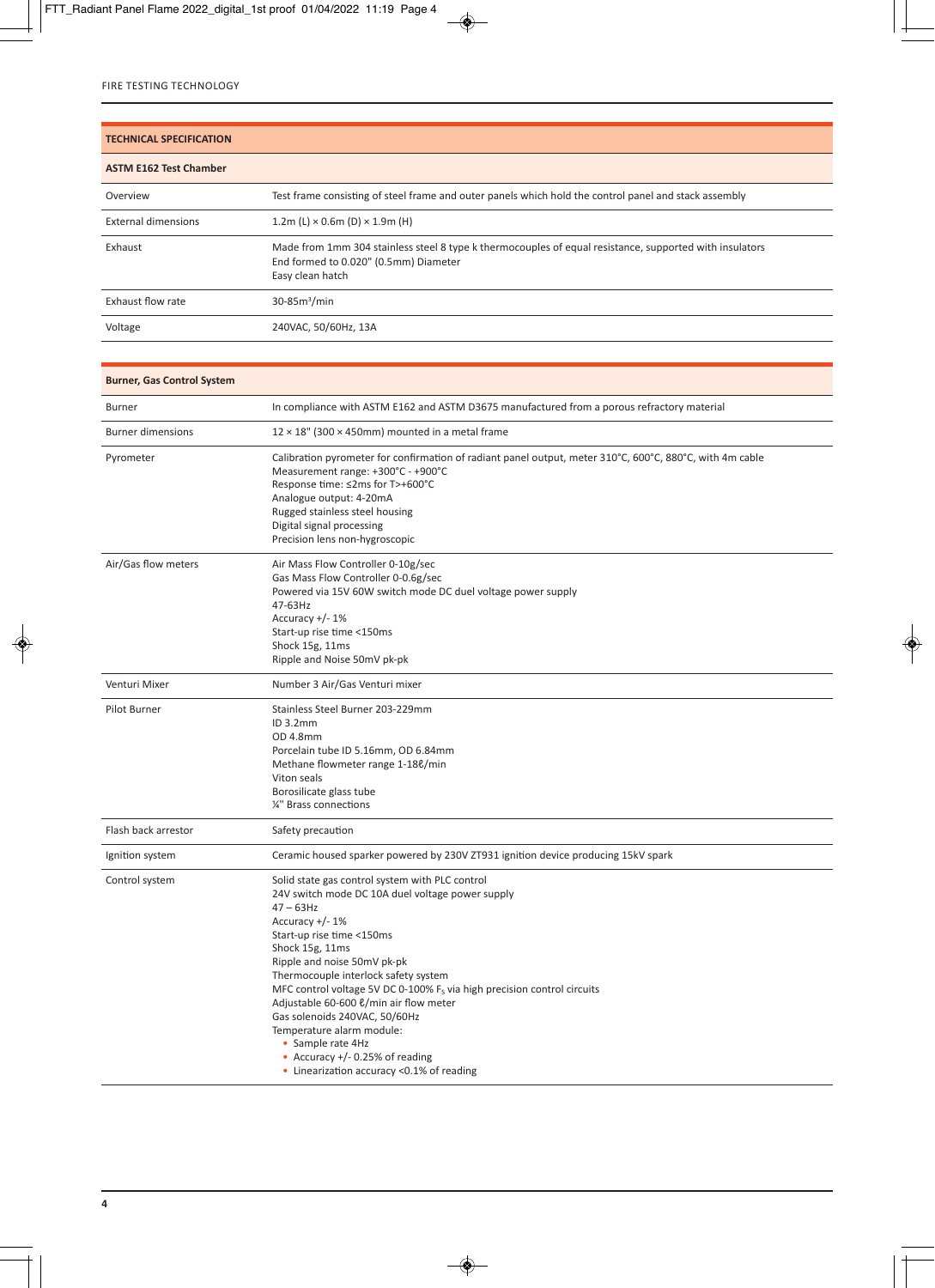| <b>SOFTWARE</b> |                                                                                                                                                                                                                                                                        |
|-----------------|------------------------------------------------------------------------------------------------------------------------------------------------------------------------------------------------------------------------------------------------------------------------|
| 162Soft         | Microsoft Windows based application that acquires test data and assists with several calibration routines                                                                                                                                                              |
| Data logger     | A 3-slot cardcage with 6% digit (22 bit) internal DMM enabling up to 120 single-ended or 48 double-ended measurements<br>Scan rates up to 250 channels/s available                                                                                                     |
| PCIe-GPIB       | IEEE-488 interface converts any PCI express bus PC into an instrumentation control and data acquisition system making any PC equipped<br>with a PCIe GPIB capable of controlling a GPIB instrument such as the Data logger with data transfer rates in excess of 300KB |

### **Services Required**

- A hood with exhaust blower placed over the stack is required
- Electrical power providing 230VAC, 50Hz, 13A
- Commercial grade propane, compressed air, acetylene gas, methane gas

Due to the continuous development policy of **FTT** technical changes could be made without prior notice.